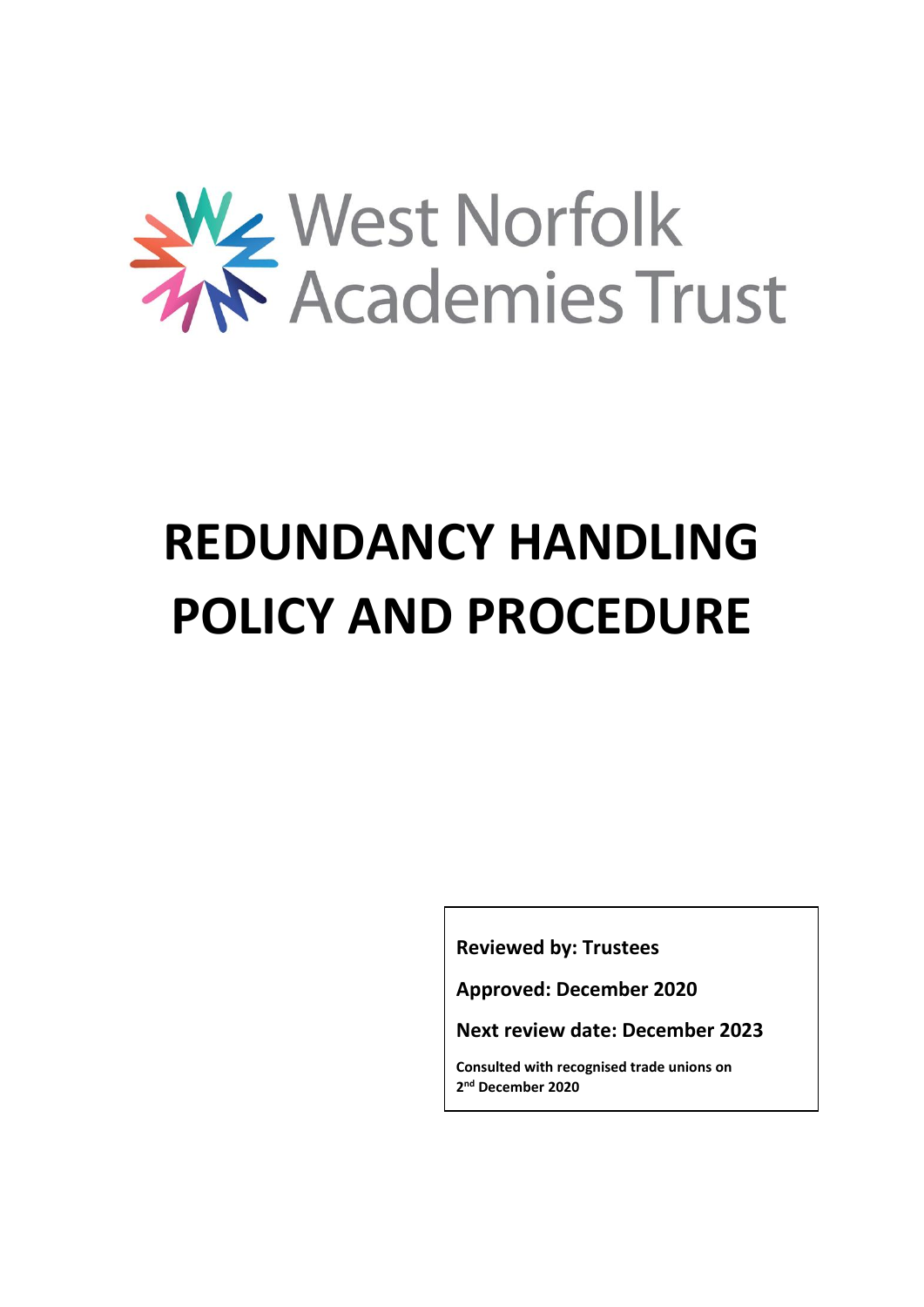## **Contents**

| 1. | Introduction                 | 1              |
|----|------------------------------|----------------|
| 2. | Terms of Reference           | 1              |
| 3. | Scope                        | 1              |
| 4. | Principles                   | 1              |
|    | 5. Scheme of Delegation      | $\overline{2}$ |
| 6. | <b>Avoiding Redundancies</b> | $\overline{2}$ |
| 7. | Consultation                 | $2 - 3$        |
| 8. | <b>Compulsory Selection</b>  | 3              |
| 9. | Appeals                      | 4              |
|    | 10. Pay Protection           | 4              |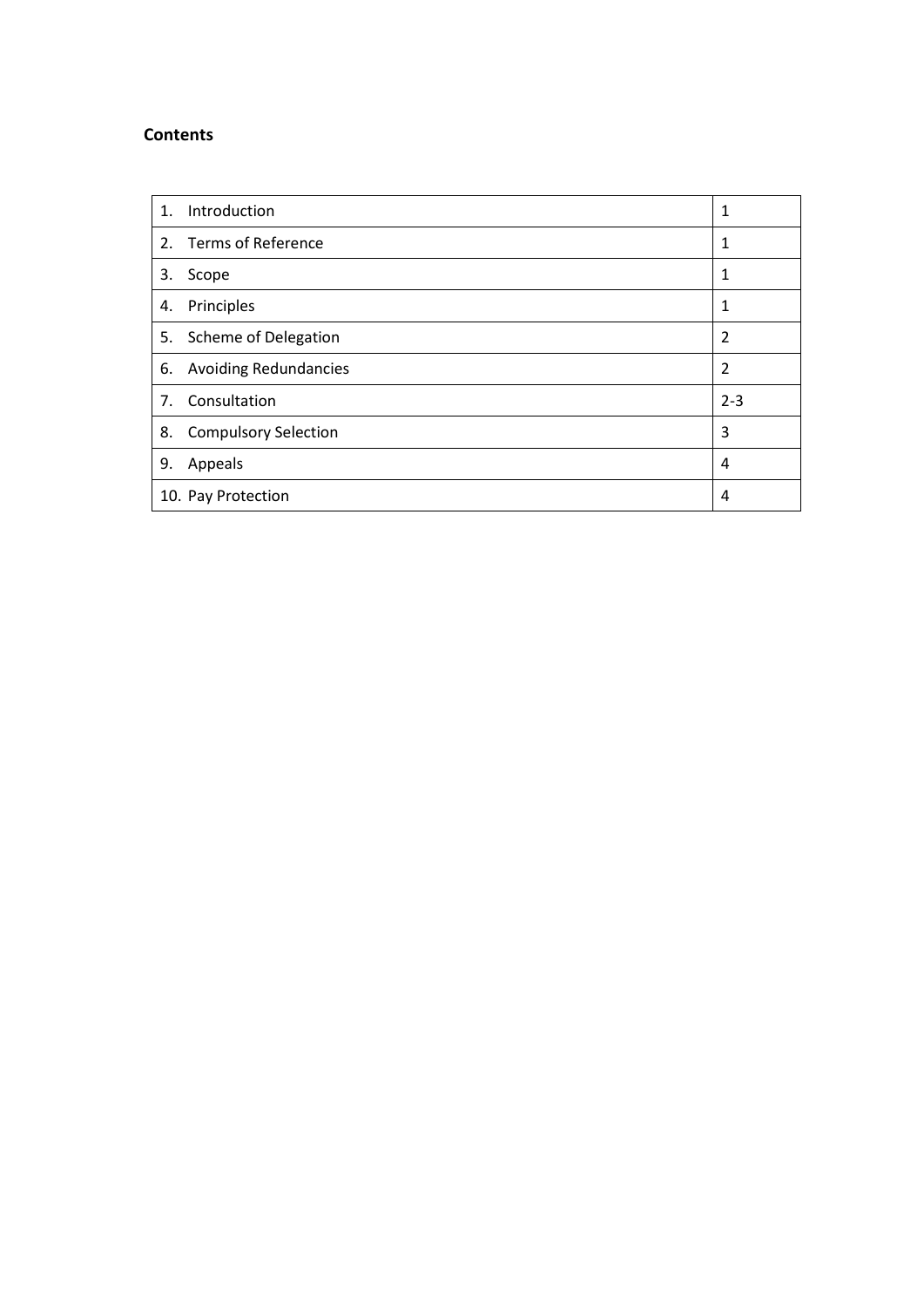#### **1. Introduction**

- **1.1** The Trust is committed to ensuring its workforce operates effectively and efficiently.
- **1.2** The Trust will exercise good practice and regularly review its organisational structure to ensure that it is fit for purpose and delivers the best possible outcomes for pupils and is financially sustainable longer term.
- **1.3** The Trust aims to ensure the security and stability of employment as far as possible. However, in light of funding limitations, service delivery requirements and external factors, redundancy may be necessary.
- **1.4** When considering proposals for staffing reductions, Trustees will ensure that there is no disproportionate effect on any employee groups.

#### **2. Terms of Reference**

#### **2.1 Definitions:**

- "Executive Headteacher" also refers to any other title used to identify the Executive Headteacher, where appropriate, or other senior manager delegated to deal with the matter by the Executive Headteacher.
- "Headteacher/Senior Manager" refers, where appropriate, to any other title used to identify the Headteacher/Senior Manager.
- "Employee" refers to any employee, teaching and support, employed to work at the School/Trust
- "Companion" refers to a person chosen by the employee to accompany him/her at a formal meeting, who shall be a trade union representative or a workplace colleague. A companion is entitled to speak to the employee during any meeting, and confer privately, but may not answer questions on the employee's behalf.
- "WNAT" refers to the West Norfolk Academies Trust.

#### **3. Scope**

- **3.1** This policy applies to all employees of the Trust excluding the Executive Headteacher.
- **3.2** In the event of the Executive Headteacher post being in scope for reorganisation or redundancy, a parallel process as identified in this policy will be undertaken but reference to the Executive Headteacher will be replaced by Trustees who will lead the process.
- **3.3** This policy does not form part of the employee's contractual terms and conditions and may be amended from time to time.

## **4. Principles**

- **4.1** When managing potential redundancies, the Trust will comply with all legislative requirements and operate in accordance with this policy.
- **4.2** The Trust is committed to a consistent, and ongoing, approach to resource planning. Non-pay spending will be continually reviewed in order to minimise budget-driven staffing reductions.
- **4.3** Employees who are affected by staffing reductions will be provided with appropriate information and support in a timely manner. This includes employees who are absent from work for any reason.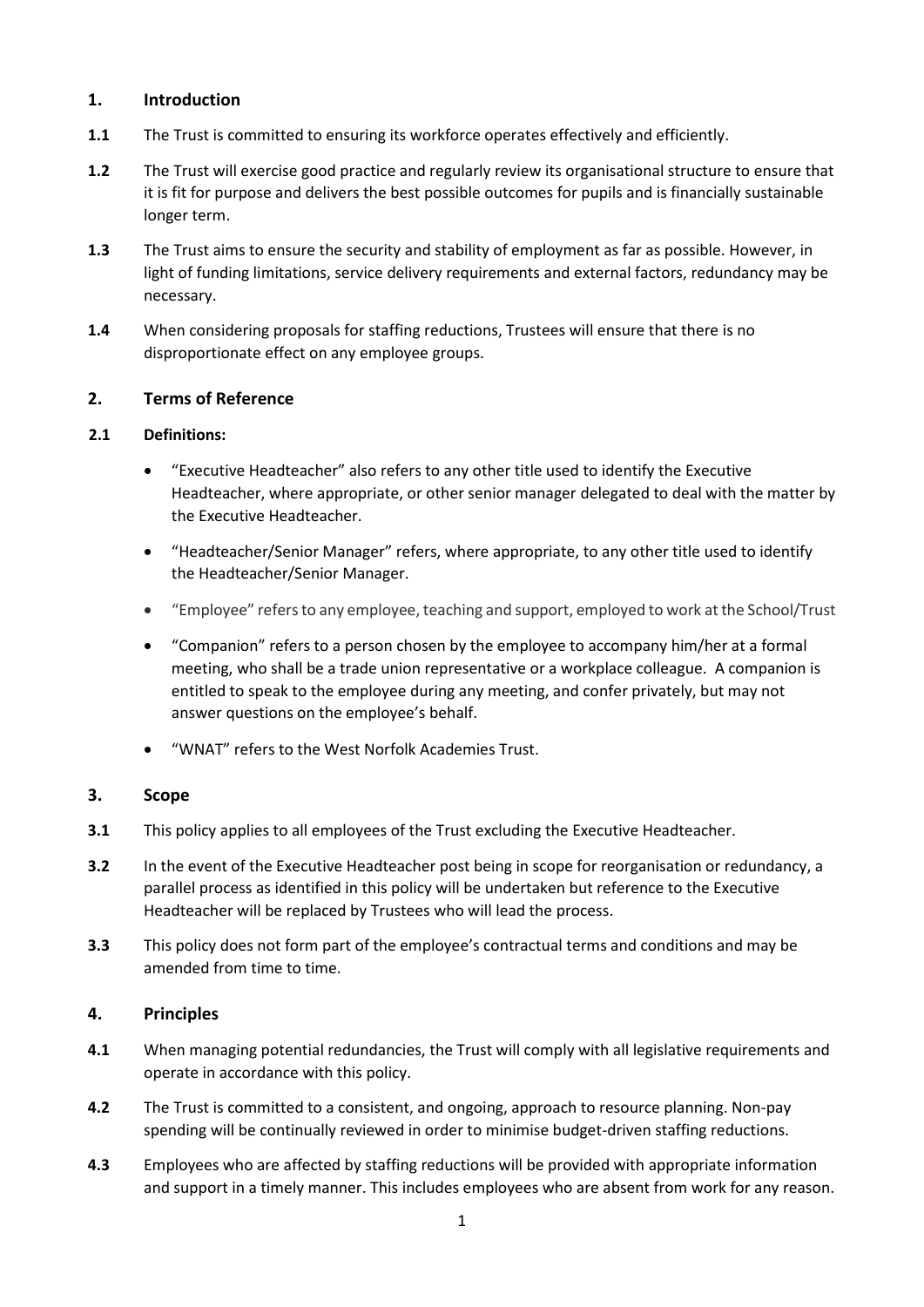#### **5. Scheme of Delegation**

**5.1** Those responsible for managing organisational change will do so in accordance with the Trust's Scheme of Delegation.

#### **6. Avoiding redundancies**

- **6.1** Within the context of the needs of the School, the Trustees will make every effort to avoid compulsory redundancy by achieving reductions through:
	- Review of and, where appropriate, reduction of non-staffing costs
	- Review of genuine fixed-term contracts
	- Reduced use of agency workers or other contractors
	- Natural turnover and employee resignations.
	- Deletion of appropriate vacancies and/or recruitment freeze
	- Voluntary redeployment of staff into other suitable posts within the School
	- Voluntary transfer to part-time working, reduced hours or job-sharing arrangements
	- Voluntary redundancy

#### **7. Consultation**

- **7.1** In the event that it is necessary to make a reduction in employees, normally a minimum period of 30 days formal consultation will be held with employees directly affected and the recognised trade unions.
- **7.2** The Executive Headteacher will carefully consider any representations made to it and respond to them. If there is a rejection of any representations, the reasons will be given in writing.

The consultation will include the following:

- a) The reasons for the redundancy
- b) The number and descriptions of the employees to be dismissed as redundant
- c) The total number of employees of any such description employed at the School
- d) The proposed method of selecting the employees to be dismissed
- e) The proposed method of carrying out the dismissals, including the period over which the dismissals are to take effect
- f) The method of calculating any compensation to be paid to redundant employees
- g) The number of agency workers working temporarily for and under the supervision and direction of the School
- h) The parts of the School in which the agency workers are working and the type of work they are carrying out
- i) The proposed timeline for the redundancy process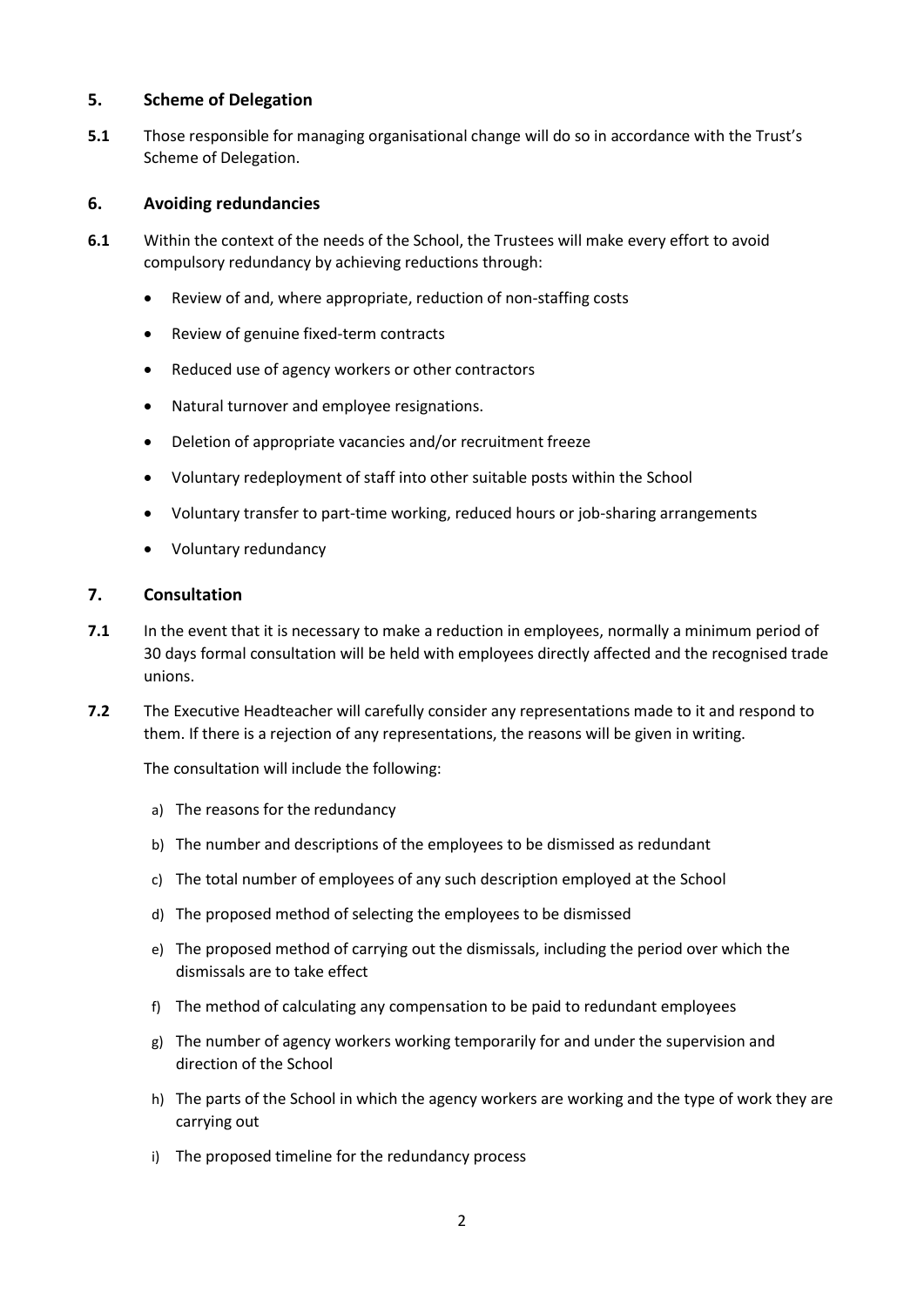- **7.3** Any employee who seeks information on the benefits available as a result of volunteering to be selected for redundancy will be entitled to do so without prejudice to their position.
- **7.4** The Executive Headteacher will decide if any requests for volunteering to be selected for redundancy can be accepted. If a request is accepted, an offer will be made to the employee identifying the level of compensation that will be paid if the employee is dismissed as redundant.

The offer will be in writing and include:

- a) The amount of any redundancy payment under the Employment Rights Act 1996
- b) The amount of any premature retirement compensation in accordance with the School's policy
- c) The date on which the redundancy would be effective
- d) Advice on who to contact regarding pension benefits, where appropriate
- e) Advice that the employee should consult their trade union

#### **8. Compulsory Selection**

- **8.1** If the necessary reduction is not achieved by the above means the Headteacher will, following the consultative process, and where they have the delegated power of dismissal, delegate a senior manager to meet individually with those employees who are identified as at risk in the category of employees to be reduced to confirm or clarify any selection information "skills audit" provided by the employee. Individuals will be given due notice of the meeting in writing and may be accompanied by a trade union representative or workplace colleague.
- **8.2** Following the meeting/s outlined in for compulsory selection, the senior manager will make the selection on the basis of all the information available and in accordance with the selection criteria. The employee/s selected will be informed in writing that the senior manager will recommend to the Headteacher (with power to dismiss delegated by the Executive Headteacher) that the employee/s be dismissed on grounds of redundancy. The employee/s, who will be given at least 5 working days' notice of the meeting, will have the right to an individual hearing at which they may be present and be accompanied by a trade union representative or workplace colleague.
- **8.3** Following the hearing to consider the senior manager's recommendation to dismiss the individual/s on the grounds of redundancy outlined in 9 (above), the Headteacher will inform the employee/s of their decision/s. If the decision is to dismiss, then the Headteacher will ensure that any employee to be dismissed is given written notice of dismissal which will include advice that the employee has the right of appeal against the decision. The outcome of the meeting will be communicated to the employee within five working days of the meeting taking place. The employee/s will be given at least 5 working days' notice of the date for any appeal hearing and, if submitting an appeal, the employee/s must do so in writing by the date specified by the Headteacher. The period allowed by the Headteacher for the employee to decide whether or not to enter any appeal will not be less than 5 working days stating clearly their grounds of appeal in writing to the Executive Headteacher.
- **8.4** An employee who is made redundant is entitled to either their contractual or statutory notice period, whichever is greater.
- **8.5** The Trust will ensure that employees who are under notice of redundancy, are informed of any vacancies that arise in the Trust, and given the opportunity to demonstrate that the vacancy is a suitable alternative to redundancy, based on their skills, experience, qualifications or knowledge and the requirements of the position.